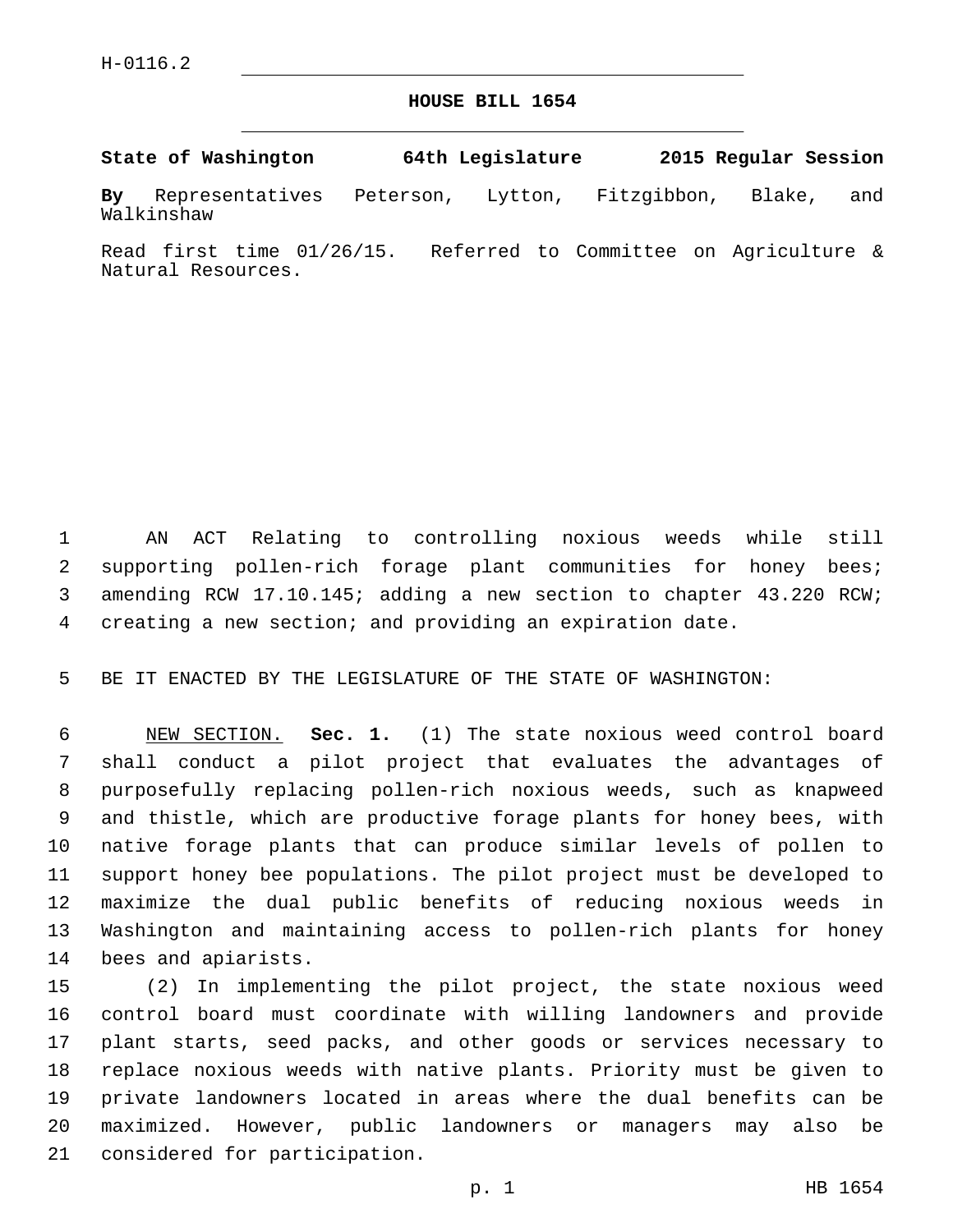(3) The implementation details of the pilot project required by this section are at the sole discretion of the state noxious weed control board, including the selection of pilot project partners and participants.4

 (4) The state noxious weed control board must issue a report to the legislature, consistent with RCW 43.01.036, that outlines the successes and challenges of the pilot project. This report must be 8 presented by October 31, 2017, and include:

 (a) Assessments of the acceptance level by landowners and the 10 apiary industry;

 (b) An analysis of the costs and benefits of using plant replacement as a strategy for satisfying the two public benefits of 13 the pilot project;

 (c) Recommendations for incentives for landowners to choose bee-friendly plant replacement over simple weed elimination; and

 (d) Any recommendations for extending the pilot project or using the lessons learned as part of Washington's overall noxious weed 18 control strategy.

19 (5) This section expires June 30, 2018.

 **Sec. 2.** RCW 17.10.145 and 1997 c 353 s 18 are each amended to 21 read as follows:

22 (1) All state agencies shall control noxious weeds on lands they own, lease, or otherwise control through integrated pest management practices. Agencies shall develop plans in cooperation with county noxious weed control boards to control noxious weeds in accordance 26 with standards in this chapter.

 (2) All state agencies' lands must comply with this chapter, regardless of noxious weed control efforts on adjacent lands.

 (3) As part of compliance with this chapter, all agencies must, when practicable, implement a long-term noxious weed control plan that includes replacing pollen-rich or nectar-rich noxious weeds with native forage plants that are beneficial for pollinators such as honey bees.

 NEW SECTION. **Sec. 3.** A new section is added to chapter 43.220 35 RCW to read as follows:

 Any corps project that involves the removal of noxious weeds must, when deemed practicable by the project sponsor, give preference